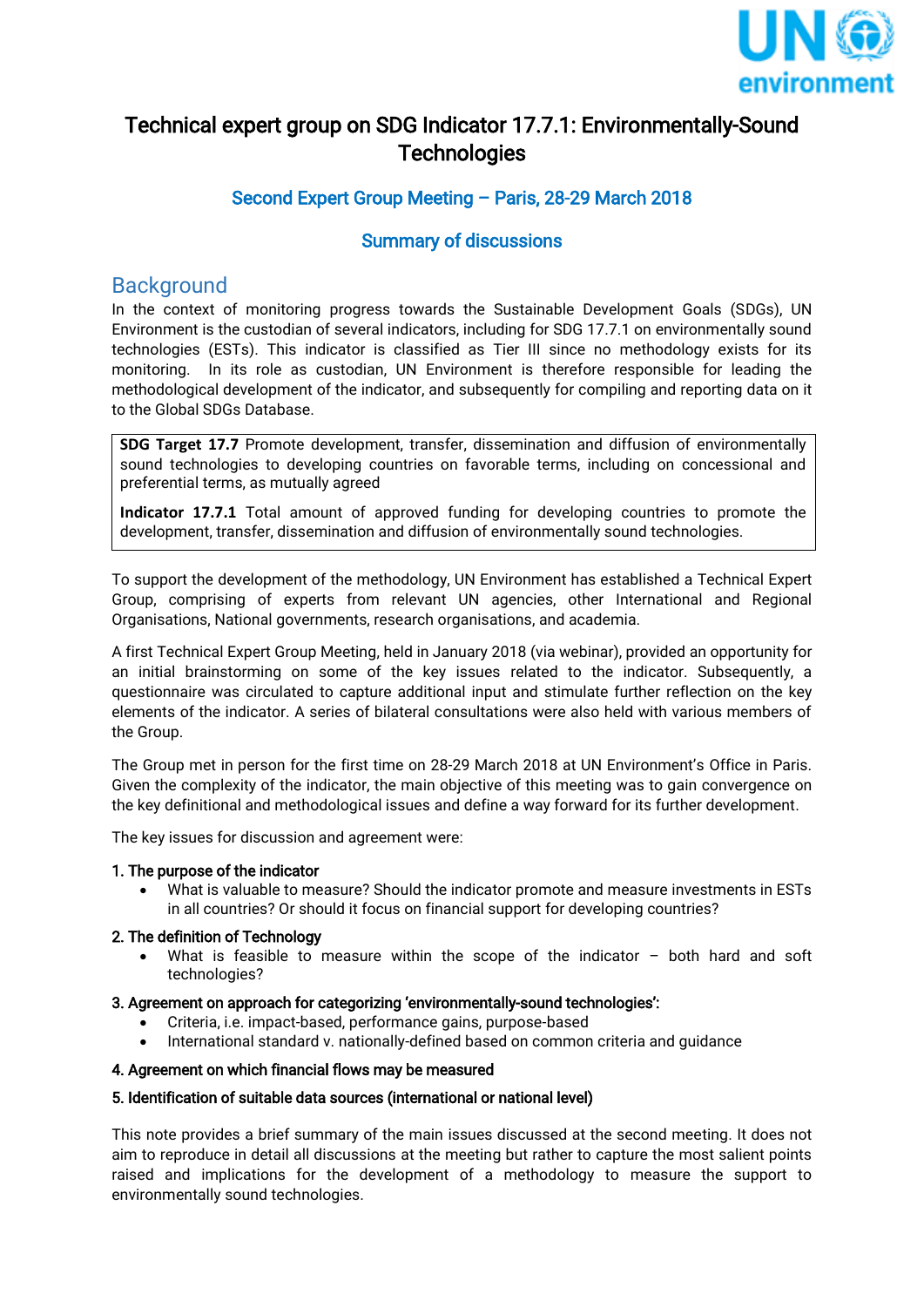# Highlights of Day 1:

### Opening Remarks

Mark Radka (UN Environment) welcomed participants and presented opening remarks to the Expert Group<sup>1</sup>. He mentioned that UN Environment is responsible for 26 indicators, out of which 18 of them are Tier-III<sup>2</sup>. He specified that this indicator is one of the most complex to measure as it requires us to answer questions such as what is a technology ,what is an Environmentally Sound Technology and can they be defined in an absolute sense, or contextualized in the environment, static or dynamic. He also referred to the divergent nature of responses to the questionnaire and emphasized that it is crucial to reach consensus on the key issues of the indicator at the end of the meeting.

### UN Environment's role as custodian agency and an overview of Indicator 17.7.1

Lowri Angharad Rees (UN Environment) provided a brief overview of the SDGs and UN Environment's role as custodian. She provided experts with additional background on the process of monitoring and reporting on the SDG indicators. She reminded experts that the General Assembly has already agreed on the Goals and Targets but tasked the UN Statistical Commission with developing an indicator framework for monitoring, and that the Commission established the Inter-Agency Expert Group on the SDG Indicators (IAEG-SDG), and a sub-group of 30 countries, to undertake this work.

Ms. Rees described the process for adopting the indicator methodology, explaining that once it has been agreed upon by the Expert Group it will be submitted to the IAEG-SDG for their consideration, after which a reporting system will need to be established. Following the adoption of the methodology, the custodian agencies are also responsible for the data collection, aggregation and analysis at subregional, regional and global levels.

Governments will not be required to use the methodology proposed by the custodian agency and can instead adopt their own. Therefore, in order to encourage its use and ensure compatibility and comparability of data, the Group will need to find a balance between striving for the most comprehensive data and managing the reporting burden of national governments.

#### Key points raised:

- $\triangleright$  Amendments to the wording of SDG 17.7.1 may be proposed by the Group. However, the wording of Target 17.7 cannot be changed.
- $\triangleright$  In terms of the SDGs reporting process, countries will report their data to the custodian agency. The custodian agency will aggregate data and analyse trends at the sub-regional, regional and global levels, and report to the Global SDGs Database. Data from global sources (existing global databases) may also be used instead of, or to complement national data.
- $\triangleright$  The draft methodology must be pilot tested in a variety of countries before finalisation and submission to the IAEG-SDG for validation.

**<sup>.</sup>** <sup>1</sup> All of the presentations made at the meeting are available for download [here.](http://spaces.oneplanetnetwork.org/technical-expert-group-sdg-indicator-1771-environmentally-sound-technologies)

<sup>2</sup> Internationally established methodology or standards are yet available for the indicator, but methodology/standards are being (or will be) developed or tested.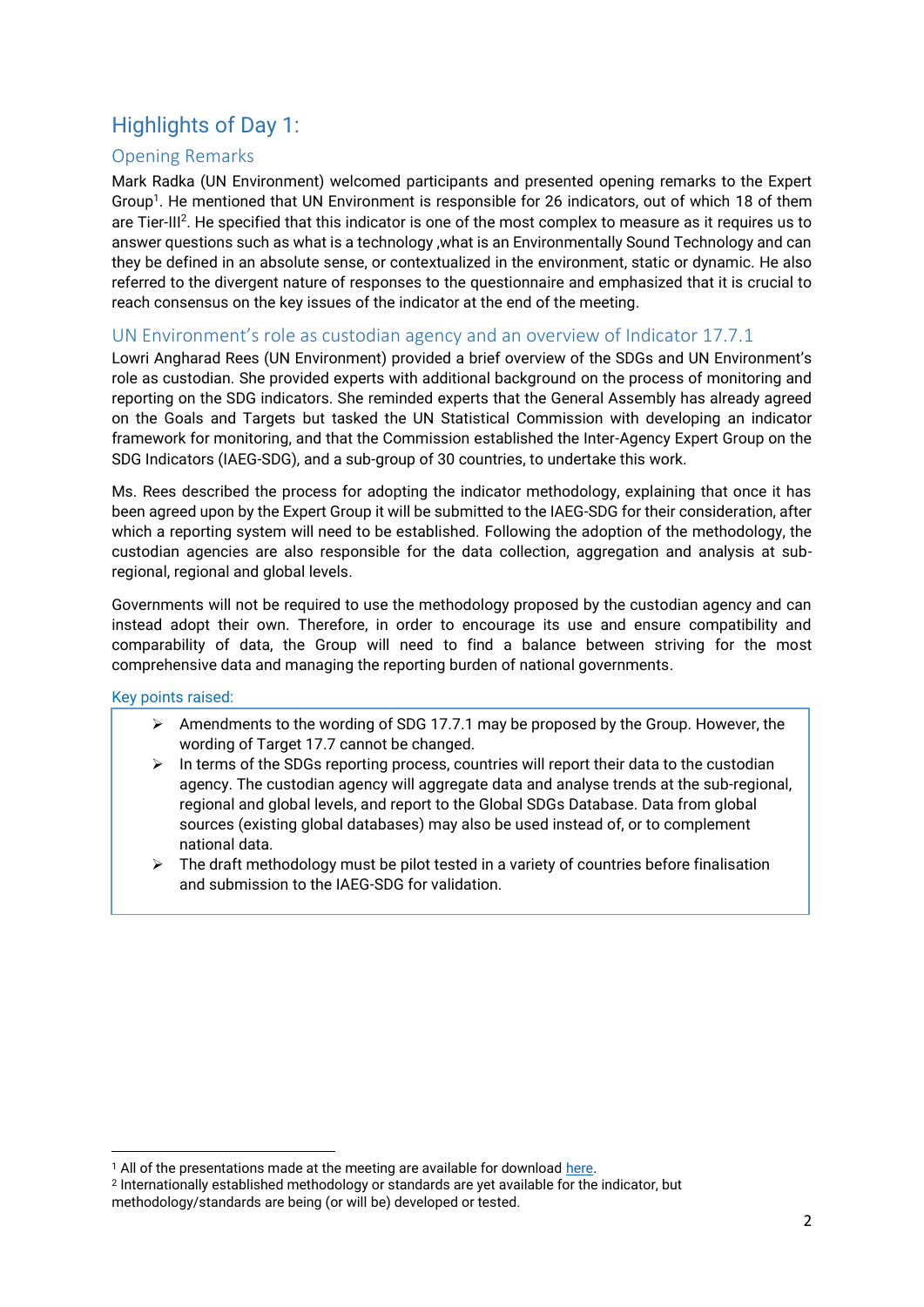### Purpose of Indicator 17.7.1

The next session explored the purpose of Indicator 17.7.1, in terms of what was useful for both national governments and the international community to measure and monitor, also taking into account the information captured by other related SDG indicators.

The Group felt that if the indicator only monitored financial flows from developed countries to developing countries, as suggested by its current framing, it would provide too narrow a picture of the EST story.

Access to technologies is influenced by a variety of factors, going far beyond finance. For example, drops in market prices due to deployment at scale of technologies in developed countries can be more effective than concessions in terms of supporting their uptake in developing countries. The deployment of technologies in developing countries and emerging economies also greatly impact the global market. There are important lessons learned from developing countries and South-South cooperation and experience sharing is playing an increasingly important role. Information on the EST market globally is therefore required to have a complete picture of the conditions influencing their uptake in developing countries.

The Group therefore saw the need for an additional sub-indicator to track the uptake of ESTs in all countries, in order to provide a comprehensive picture of the markets and their dynamics. This would in turn allow for a deeper understanding of factors influencing access to and uptake of technologies in developing countries.

#### Outcomes of the discussion:

 $\triangleright$  The Expert Group agreed that the existing indicator was framed too narrowly. An additional sub-indicator to track the uptake of ESTs globally would be needed to complement it and provide a comprehensive picture of markets globally.

### Defining Environmentally Sound Technologies

The next session examined the key issues related to defining ESTs for the purpose of indicator 17.7.1.

Lowri Angharad Rees outlined the main issues and highlighted the results from the questionnaire on how to define 'technology', and which approaches could be taken to define 'environmentally-sound', such as an impact-based approach (reduction of environmental or social impacts), performance-based (enhance environmental performance), or based on the technology having an environmental purpose (such as end-of pipe technologies). She also requested the Group to explore the kind of criteria and guidance/tools could be made available to countries to support the identification of environmentallysound technologies.

#### UN Environment's work on EST assessments standards and tools

Steve Halls (Ministry of Environment of Oman, former Director of UNEP IETC - International Environmental Technologies Centre) presented various assessment processes and tools for ESTs, based on previous work carried out by UNEP IETC. Much of this work could be taken up and adapted for the purposes of the indicator. He added that there is a need for a dynamic system as indicators cannot be static, given the continuous advancements in technology. Steve reiterated that industry associations are interested in creating EST generic guidelines/criteria/benchmarks which will help countries move towards incremental improvements over time. He also outlined how the Government of Oman has established a legislative requirement for BAT criteria to be applied, which helps shape the focus of investors.

#### Life cycle assessment of Greenhouse Gas (GHG) Mitigation Technologies

Sangwon Suh (University of California Santa Barbara) took the floor to present the conclusions of the International Resources Panel's (IRP) report: 'Green Technology Choices: The Benefits, Risks and Trade-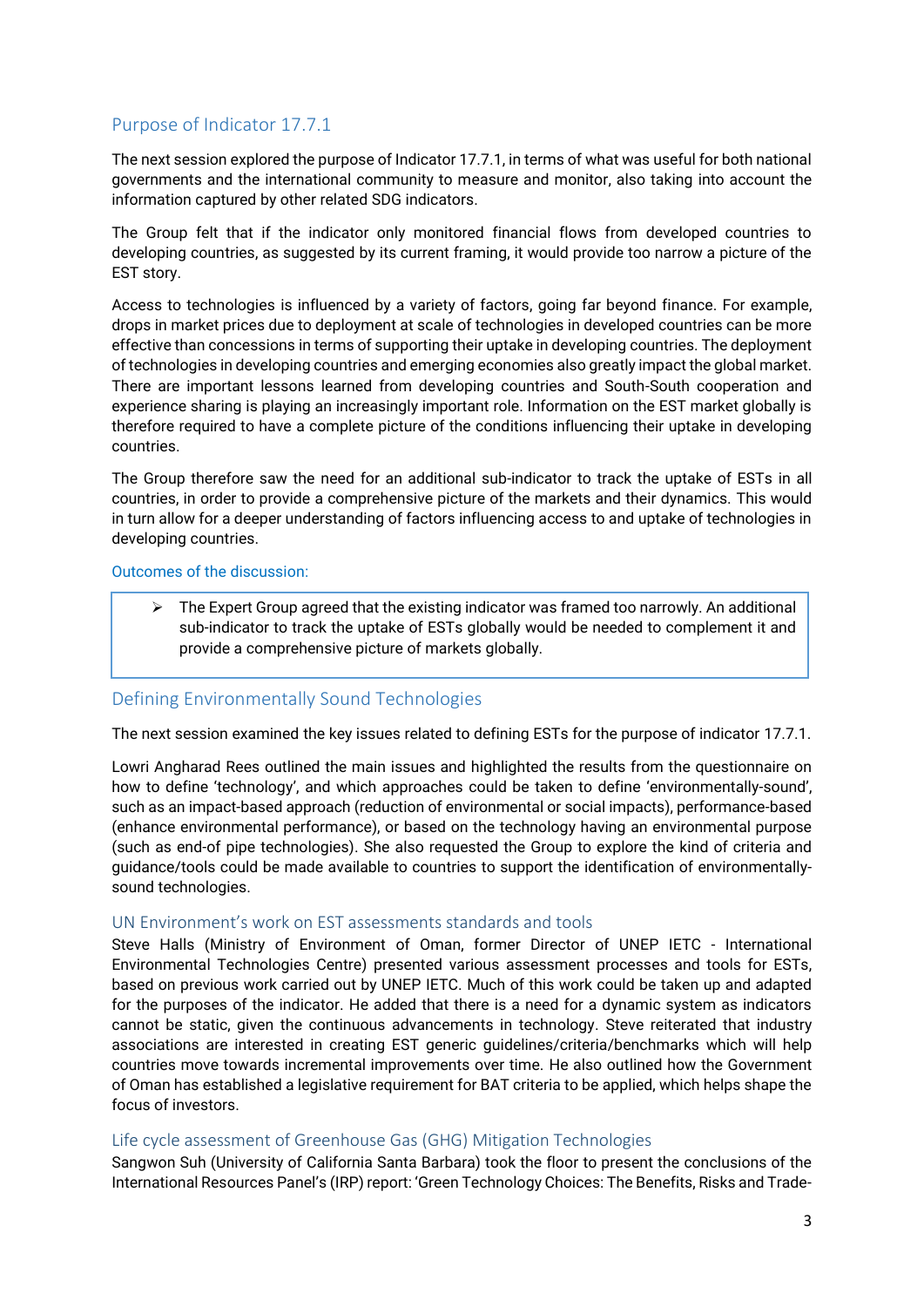Offs of Energy Efficient Technologies<sup>'3</sup>. The report's findings demonstrated the significant disparities and highly contextual nature of the environmental performance of technologies, depending on factors such as geographic location, management practices, and the local energy mix. It also explored related issues such as problem-shifting and the rebound effect. The Group saw great potential in using this body of work as a basis for developing guidance on choosing the most effective technologies based on national and local context, managing potential negative impacts, and mitigating problem-shifting and the rebound effect.

#### Ecosystem thinking for defining EST

1

In this session, Felicia Jackson (SOAS London) introduced the Ecosystem thinking approach for defining Environmentally Sound Technologies. This approach touched upon the fact that for a transition to a sustainable low carbon economy, social change along with a financial and technological change is required. This approach could help understand how the market works and focussed more on the right kind of finance for ESTs available rather than the quantum of finance.

#### Tracking progress towards 'soft technologies'

Enzo Sauma (University of Chile) made a brief presentation on how impacts of soft technologies can be measured. He presented a methodology for 'Impact Assessment of Indirect Effects' based on the Chilean experience. He highlighted that presence, valuation and mobilizing capacity were the three main axis to measure soft technologies at the project, programme or policy level. He concluded by reiterating that this information is essential to move towards transforming markets to a more sustainable one.

#### Discussion on defining Environmentally Sound Technologies:

The Expert Group recommended adopting a broad definition of technologies, which would include both hard and soft technologies, given the importance of both in contributing to sustainable development. The definition would align with existing international agreements and outcomes documents, including Agenda 21, which include elements such as 'know-how', 'procedures', 'goods and services', and 'organisational and management procedures' in their definitions of Environmentally Sound Technologies.

The Group agreed that 'Environmentally Sound Technologies' do not exist in absolute terms. How environmentally sound a technology is will depend to a large extent on the context in which it is used. Socio-economic, geographic, temporal and other factors influence the effectiveness of technologies. Further, in deciding which technologies are most appropriate, there will always be trade-offs between cost and a range of economic, social, health and environment impacts, to be determined based on national or local contexts and priorities. Therefore, defining a list of "environmentally-sound technologies", as has been done at the national level in some cases, would not be feasible (previous attempts to do so at the regional and international levels have failed).

The Group therefore agreed that the best approach would be to define a set of international criteria for ESTs, which could then be applied by national governments, taking into account their national context. This would be in the form of a multi-criteria analysis, and include a mix of impact-based, performance based and purpose-based criteria.

The Group further proposed to develop detailed guidance for the application of the criteria at the national level, plus additional information that would support governments and other actors with decision-making and defining the most nationally appropriate technologies. This would draw upon existing bodies of work, including UNEP IETC's work on technology assessment criteria and tools, and

<sup>&</sup>lt;sup>3</sup>IRP (2017): Green Technology Choices: The Environmental and Resource Implications of Low-Carbon Technologies. Suh, S., Bergesen, J., Gibon, T. J., Hertwich, E., Taptich M. A report of the International Resource Panel. United Nations Environment Programme, Nairobi, Kenya*.* [http://www.resourcepanel.org/reports/green](http://www.resourcepanel.org/reports/green-energy-choices-benefits-risks-and-trade-offs-low-carbon-technologies-electricity)[energy-choices-benefits-risks-and-trade-offs-low-carbon-technologies-electricity](http://www.resourcepanel.org/reports/green-energy-choices-benefits-risks-and-trade-offs-low-carbon-technologies-electricity)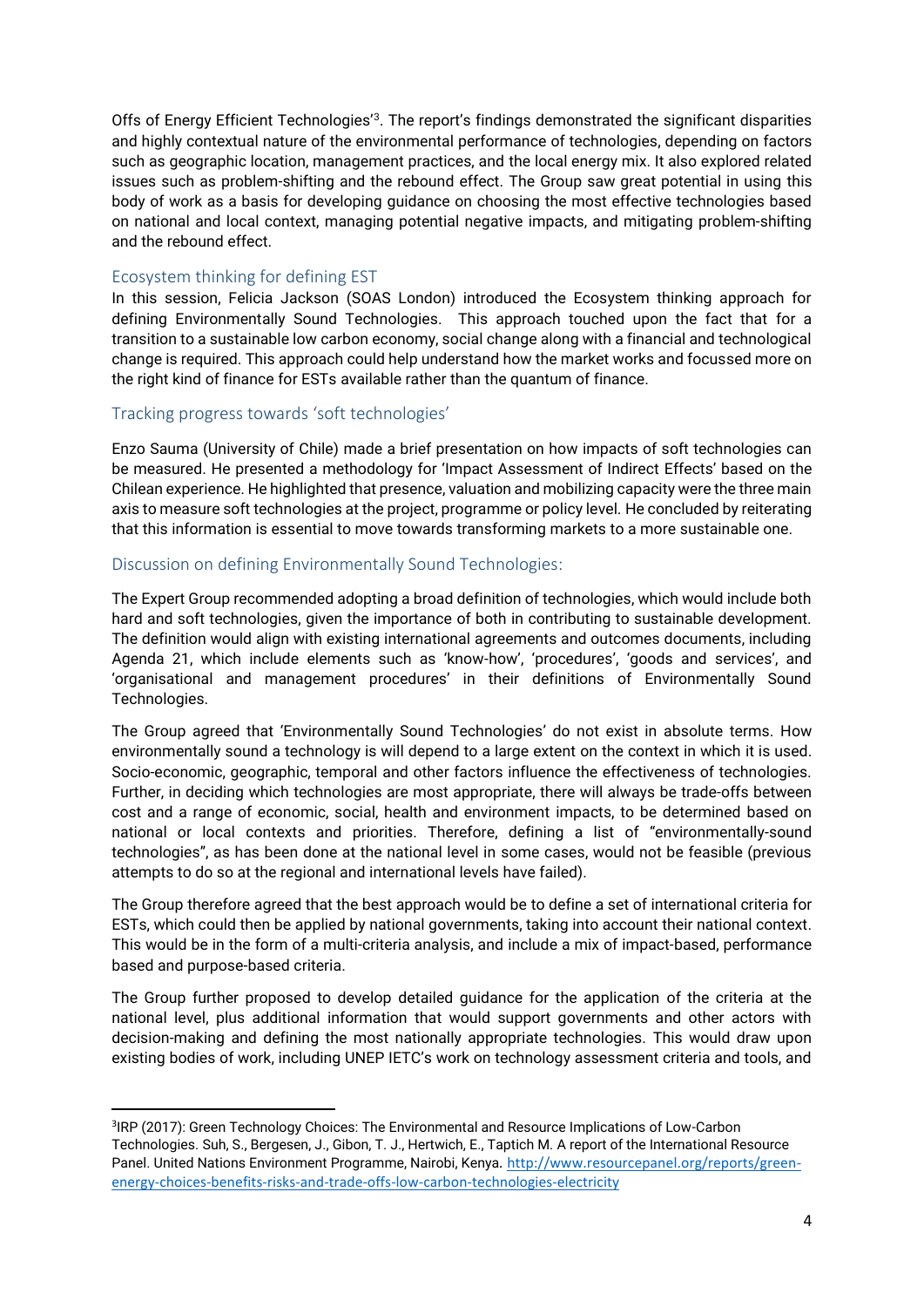the findings of the IRP on life cycle impacts, context-based effectiveness of technologies, problem shifting and rebound effects.

The Group recognised that the criteria and guidance would have to take into account the dynamic nature of ESTs, with innovation and improvements continuously taking place. The guidance would also need to outline how contextual factors at the natural may evolve with time and influence the way that the criteria would be applied. For example, changes in the regional or national energy mix would greatly affect the performance of energy efficiency technologies. The Group suggested that provision should be made for the criteria and guidance to be re-visited and potentially revised by the Expert Group in 2025.

#### Outcomes of the discussion:

- $\triangleright$  Agreement to recommend a broad definition of technologies, including hard and soft technologies, and as defined in internationally agreed texts (such as Agenda 21).
- $\triangleright$  Agreement that the Expert Group will develop international criteria, to be applied at the national level by governments so that they may define the "most appropriate technology" at national/local level, taking into account their own specific context and priorities.
- $\triangleright$  Agreement on the need to develop guidance for countries (and potentially decision support tools) to assist them in identifying and prioritising environmentally-sound technologies, in sustainably managing them, and also reporting on indicator 17.7.1.
- $\triangleright$  The quidance will outline contextual elements at the national level that may evolve with time and require review by national governments.
- $\triangleright$  Provision to be made for a potential review of the criteria and quidance by the Expert Group in 2025.

# Highlights from Day-2 (29 March)

### Measuring finance towards Environmentally-Sound Technologies

After having reached consensus on the key issues regarding ESTs, Day-2 primarily focussed on how finance can be measured towards ESTs. Rashmi Jawahar (UN Environment) began by listing some key issues to discuss regarding measuring finance towards ESTs. She highlighted the questionnaire results related to funding sources and mechanisms and Data sources and statistical frameworks. Then she went ahead and listed a non-exhaustive list of international, regional (Eurostat) and national (Statistics Canada) data sources. She outlined that none of the countries have already indicated how they will monitor and report on this indicator. This is an indication that countries need guidance and support to improve their capacity regarding reporting against this indicator.

#### The OECD's International Development Statistics Database

Elena Bernaldo (OECD) gave a brief overview about the OECD's International Development Statistics Database. This database covers bilateral, multilateral aid (ODA) and private providers' aid and other resource flows to developing countries. She highlighted the Creditor Reporting System (CRS), which is a project-level database containing data on Official Development Assistance (ODA) and Other Official Flows (OOF). She also briefed about the 'Purpose codes' which indicate which specific area of the recipient's economic or social structure the flow intended to foster. She also spoke about the new developments OECD plans to undertake in the coming months. One of them was the inclusion of an additional Sustainable Development Goal (SDG) field at target level. While the inclusion of information on Goal 17 was not currently planned, there may be scope to discuss the possibility of doing so. However this topic is still under discussion, to be agreed by the members, and would be voluntary to report on. Elena concluded by informing the experts about the previous exercise undertaken with UN Environment regarding testing the feasibility of this database. The outcome of the testing was that the definition/measurement of environmentally sound technologies needs to be developed to extract data from this database.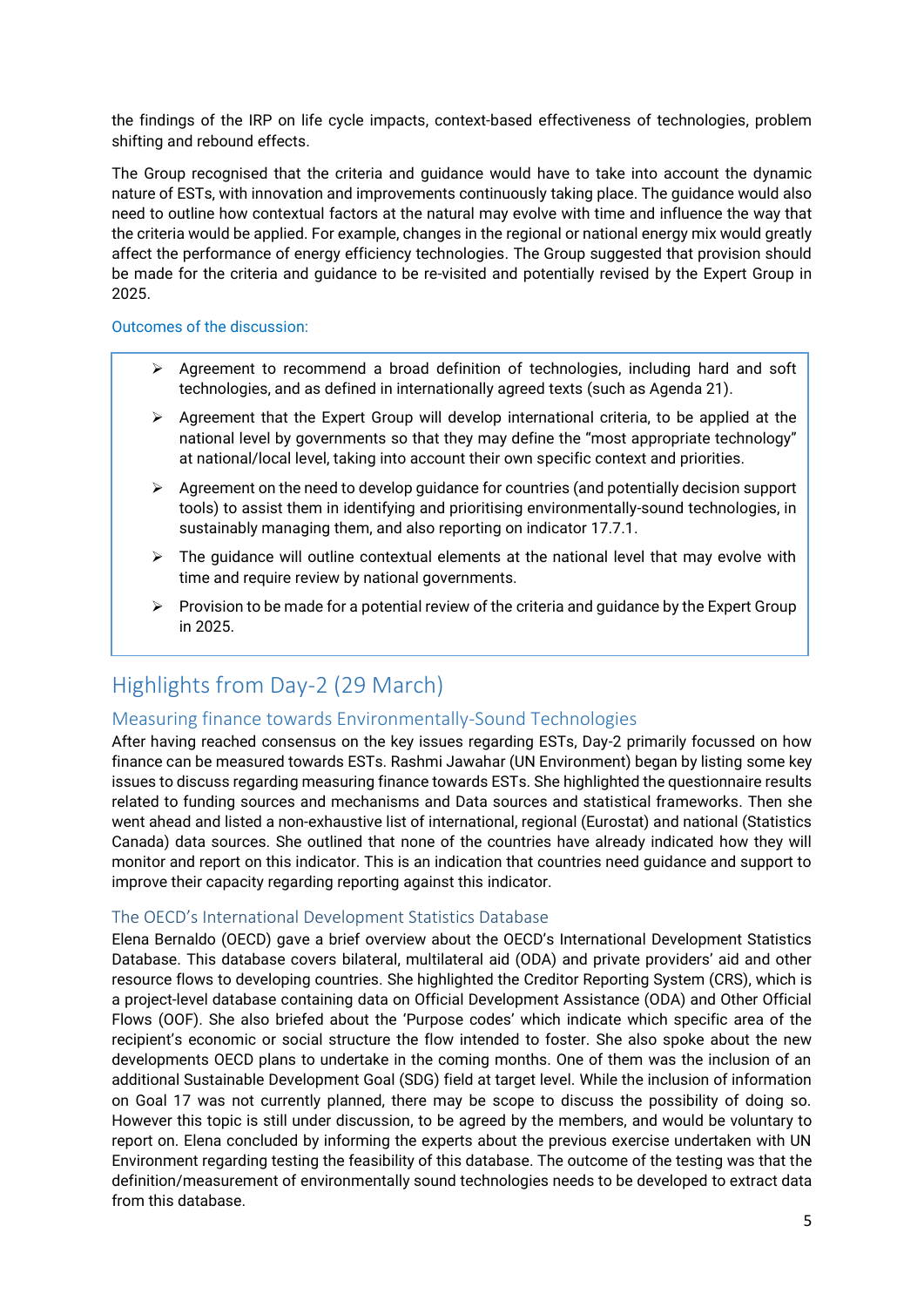#### Data sets on investments, projects and transactions (Bloomberg New Energy Finance)

Felicia Jackson (SOAS London) then took the floor and spoke about the data sets tracked by Bloomberg New Energy Finance. She mentioned that it included data on various sources of finance including Venture Capital, Private Equity, Project Finance, Public markets (IPOs), Asset Finance, Balance sheet investment, Small-scale solar, Corporate and Public Research and Development (R&D). She mentioned that data can be extracted by sector, country and region to analyse trends. However, she added that BNEF does not have information on a transactional level. She suggested that social impact funds /climate funds etc. might be easier to track transactions and could be seen as an indicator.

#### World Energy Investment Report (International Energy Agency)

Following Felicia's talk, Simon Bennett (IEA) presented highlights from IEA's World Energy Investment Report. This report tracked various assets including networks in the energy sector through balance sheet financing, project finance, green bonds, Multilateral Development Banks (MDBs) etc. IEA accounts for projects when they come online rather than when they are commissioned to normalise. One interesting trend highlighted was that merely tracking dollar value could be misleading when there are changes in price points (example: falling cost of clean energy technology) as this is not a reflection of the uptake of technologies.

## Eurostat's Environmental Goods and Services (EGSS) and Environmental Protection Expenditure Accounts (EPEA)

Monika Wozowczyk (Eurostat) made a brief presentation on Eurostat's EGSS and EPEA accounts which tracked the adoption of environmental goods and services for European countries. The first account assessed the contribution Of EGSS to the total economy and its employment potential. The second account enabled identification and measurement of society's response to the supply of and demand for environmental protection services. Eurostat collects data on Environmental subsidies and similar transfers, Transfers to environmental producers (irrespective of the purpose), Transfers for provision of environmental specific services and goods (and of cleaner and resource efficient products). Transfers to 'green' the process of manufacturing of non-environmental products, Transfers to finance investments by environmental producers, Transfers to finance R&D expenditure relating to environmental protection and resource management.

#### Statistics Canada's Environmental and Clean Technology Products Economic Account

Following the European perspective, Cindy LeCavalier (Statistics Canada) gave an overview of Environmental and Clean Technology Products Economic Account. This account measured the importance of environmental and clean technology products in the Canadian economy in terms of: Output, Gross domestic product (GDP), Employment (number of jobs), and other economic variables. Government of Canada developed a priority list<sup>4</sup> of clean technology goods and services for guidance. Experts also felt that it would be good to have guidance on what should not be included. Although the ECTPEA does not account for grants or subsidies to clean tech start-ups, some clean technology financial investments may be included into the clean tech portion of the "Research and development services" commodity. She also informed the group about a Federal government initiative underway to inventory the administrative data holdings related to clean technology.

#### The challenges and feasibility of measuring finance towards EST at the national levels

#### (Experiences from India and Latin America)

**.** 

Ambuj Sagar (IIT-Delhi) shared some thoughts from the India context. He mentioned that tracking finance towards ESTs at the national level would require significant coordination between several ministries. He added that the expert group needed to focus on few priority categories/sectors (For example: Energy) which take up a large portion of GDP and are crucial for sustainable development and then provide relevant guidance on procedures and processes for these categories/sectors for a start. Daniel Bouille (Fundacion Bariloche) followed Ambuj and highlighted experiences from the Latin

<sup>&</sup>lt;sup>4</sup> Statistics Canada, Clean technologies and the Survey of Environmental Goods and Services: A technical reference guide, <http://www.statcan.gc.ca/pub/16-511-x/16-511-x2017001-eng.htm>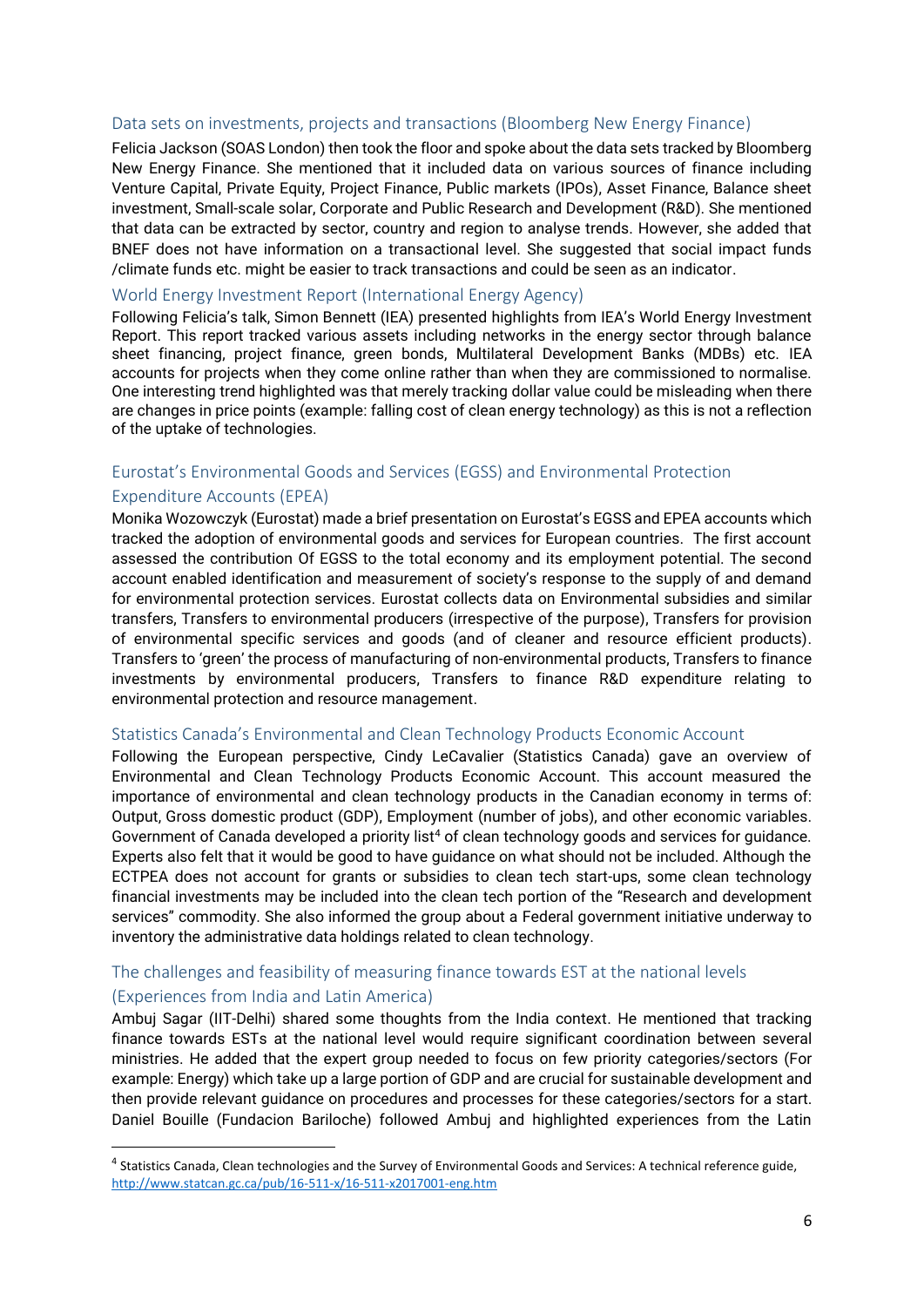American context. With an example from Argentina's RenovAr Program, he made the case that it is not just sufficient to look only at the amount of international financial flows to determine success but also to take into account support needed to create enabling conditions, institutional and regulatory framework, capacity building and reinforcing. Most of the experts agreed that it was vital to consider both.

#### Discussion on measuring finance towards ESTs

The Expert Group agreed that it would be important to measure a range of different sources of finance, in order to better understand their respective roles in increasing the uptake of ESTs. They also stressed that it would be important to differentiate between irreversible funding (such as grants) and reversible financial flows (such as loans). The Group felt that it was important to gather information on both the role of public and private finance, to the extent possible. Where relevant data was not publicly available, UN Environment could explore the possibility of establishing new MOUs or partnerships with the hosting organisations.

While it was clear that there are a large number of existing initiatives and databases that are relevant for measuring financing for ESTs, there was no one single data source that provided a perfect match for the indicator. The Expert Group would therefore need to examine in more detail the various sources of data to determine which were the most useful and which may be feasible to use. In the end, a combination of several data sets may be required, encompassing data from both national and global levels, as well as information on public and private finance.

The Group also stressed that finance was only one aspect of ensuring successful access to and uptake of ESTs. They highlighted the key role of capacity development, and other enabling conditions. The most innovative equipment or hardware is useless without capacity, know-how and a multitude of other factors to guarantee their effective deployment. Support for promotion of technologies should therefore include the transfer of know-how. It would be important to consider both and, if possible, measure both, e.g. goods (hardware) and services (which would include capacity development). In this respect, there was significant discussion as to whether having a USD value as the sole indication of uptake of ESTs would be sufficient, and whether it would be possible to have other complementary units of measure, to provide a deeper understanding of the situation and dynamics related to the uptake of ESTs. The fact that an indicator solely tracking finance for ESTs could have misleading data due to fluctuations in pricing (for example reflecting reduced pricing due to their larger-scale deployment of certain technologies) also supported the aim to explore other potential complementary units of measure. The Group agreed that they would explore this aspect further following the meeting.

Outcomes of the discussion:

- $\triangleright$  Agreement among the experts that combination of several data sets may be required, encompassing data from both national and global levels, as well as information on public and private finance will be required.
- $\triangleright$  Experts highlighted that finance was not the only indicator of successful access to and uptake of ESTs. Potential complementary units of measure that reflect capacity development, and other enabling conditions should be explored.

## Reframing Indicator 17.7.1

At the end of the workshop, the group revisited the indicator wording, to explore the possibility of revising the indicator in order to reflect:

- 1. The need for information on the uptake of ESTs globally
- 2. The importance of enabling conditions other than finance for the promotion of ESTs in developing countries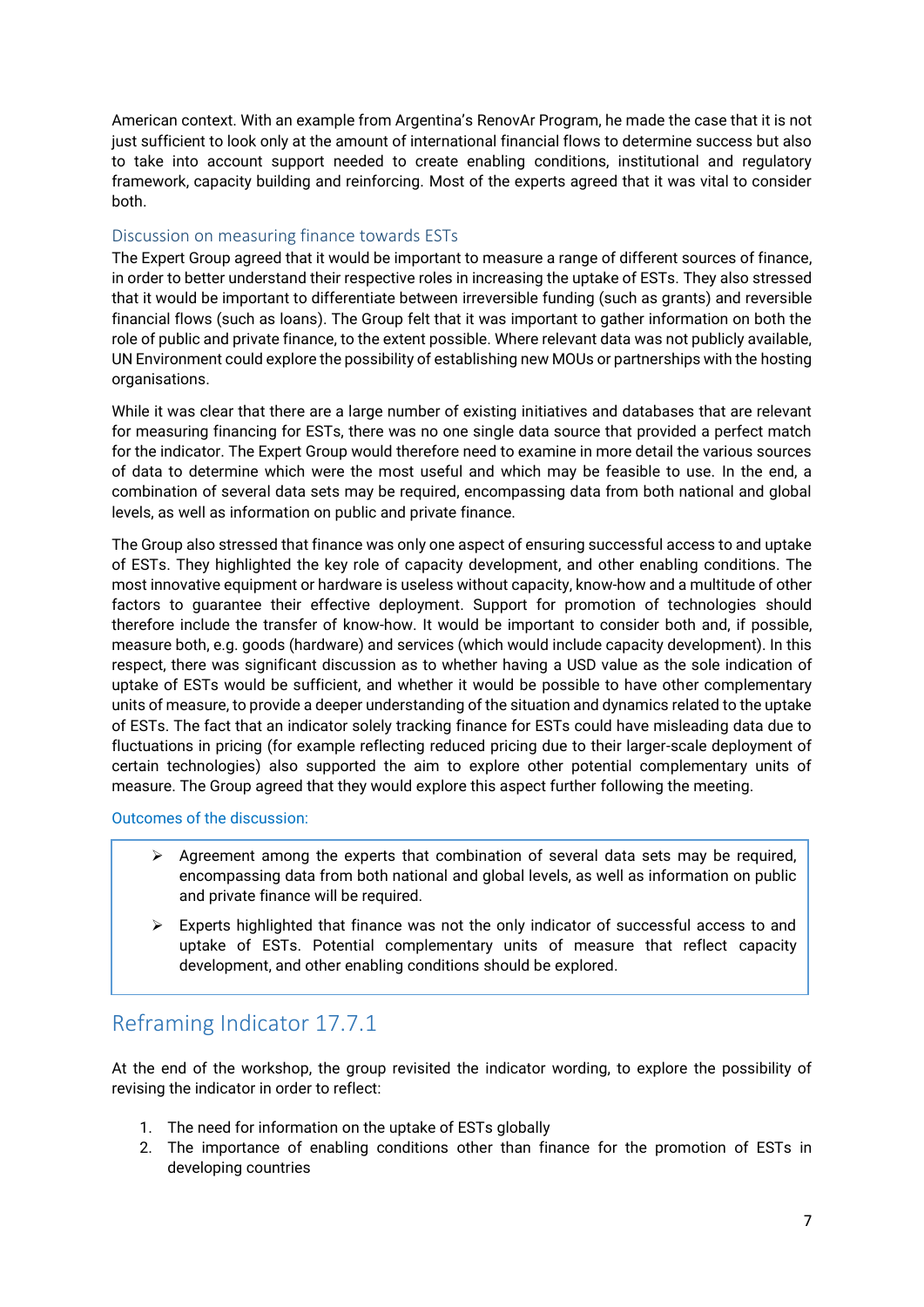During the session, the Group developed the following amended indicator, comprised of three subindicators. They agreed that as a first step following the workshop, the members of the Expert Group would reflect further on appropriate units of measure, relevant data sources, and refine the indicator wording.

17.7.1(a): Funding and other resources provided to (or received by) entities in developing countries, on favourable terms, for environmentally sound technologies

17.7.1 (a)(1): Support for the development of enabling conditions and capacity in developing countries for the development, absorption, dissemination and diffusion of environmentally sound technologies

17.7.1(b): Total amount of funding for the development and deployment of Environmentally Sound **Technologies** 

| <b>Proposed Draft Indicator</b>                                                                                                                                                                                          | Justification/Comments                                                                                                                                                                                                                                                                                                                                                                                                                                                                                                                                                                                                                                                                                                                                                                                                                     |
|--------------------------------------------------------------------------------------------------------------------------------------------------------------------------------------------------------------------------|--------------------------------------------------------------------------------------------------------------------------------------------------------------------------------------------------------------------------------------------------------------------------------------------------------------------------------------------------------------------------------------------------------------------------------------------------------------------------------------------------------------------------------------------------------------------------------------------------------------------------------------------------------------------------------------------------------------------------------------------------------------------------------------------------------------------------------------------|
| 17.7.1(a): Funding and other resources<br>provided to (or received by) entities in<br>developing countries, on favourable<br>terms, for environmentally sound<br>technologies                                            | • In line with the spirit of the current indicator 17.7.1, this focusses<br>on funding provided to developing country entities on favourable<br>terms for ESTs.<br>• The Group decided to include 'other resources', acknowledging<br>the importance of other forms of in-kind support, such as<br>seconded staff or technical support, or donated hardware, that<br>could be quantified for the purposes of the indicator.<br>• "Developing country entities" was included rather than<br>'countries' since it was felt that the beneficiaries should not be<br>limited to national governments, but could encompass<br>governments, non-governmental organisations and other<br>actors.<br>• This indicator would not only cover flows from developing to<br>developing countries but also capture South-South cooperation.<br>$\bullet$ |
| 17.7.1 (a)(1): Support for the<br>development of enabling conditions and<br>capacity in developing countries for the<br>development, absorption, dissemination<br>and diffusion of environmentally sound<br>technologies | • Experts recommended to include 17.7.1 (a) (1) as a subset of<br>$17.7.1$ (a).<br>• This indicator would help track support for the development of<br>enabling conditions (regulatory or legal framework, etc) and<br>capacity building for the uptake of ESTs to developing<br>countries.<br>• Similar to 17.7.1 (a), this indicator would not only cover flows<br>from developing to developing countries but also include<br>South-South cooperation.<br>• The unit of measure for this indicator is to be determined -<br>either defining alternative appropriate units of measure to<br>complement USD, or as a percentage of the total support under<br>17.7.1(a)                                                                                                                                                                   |
| 17.7.1(b): Total amount of funding for<br>the development and deployment of<br><b>Environmentally Sound Technologies</b>                                                                                                 | • The main reason for including this as a sub-indicator of 17.7.1<br>was that it is necessary to have a global picture (all countries)<br>of the adoption and uptake of ESTs. For example: increased<br>support for R&D in developed countries drive down the cost of<br>new technologies. Hence this plays an important role in<br>transfer of ESTs to developed/developing countries at a lower<br>cost.<br>• This indicator could be a proxy for the ESTs market as a whole.<br>• Data sources/sets could be a mix of international and national.<br>Also it could include data from both the public and private<br>sector.                                                                                                                                                                                                             |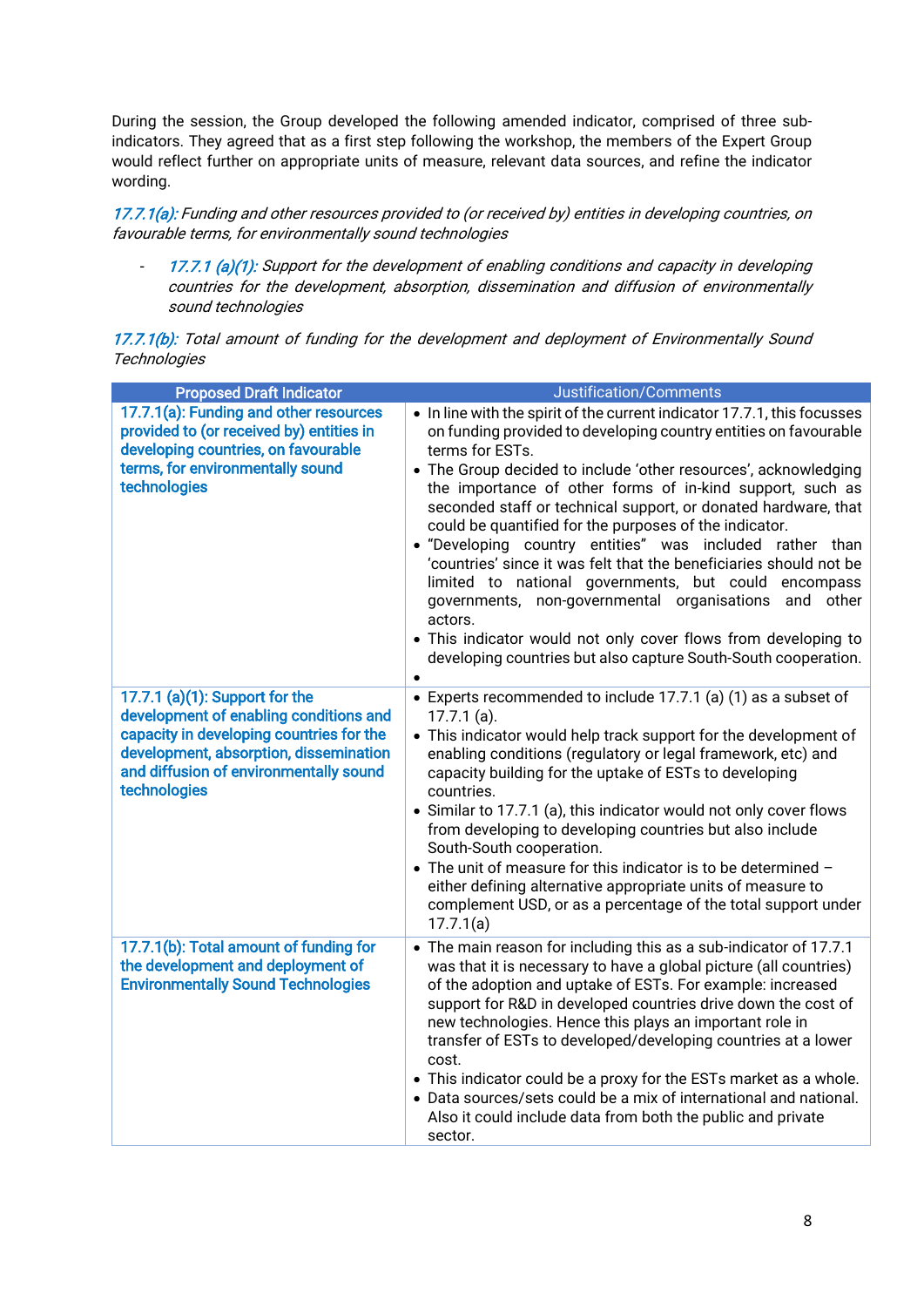|  |  |  | Next steps, action points, roles and responsibilities |
|--|--|--|-------------------------------------------------------|
|--|--|--|-------------------------------------------------------|

| Timeline:                                         | Topic:                                                                                                                                                            | Action:                                                                                                                                                                                                                                                                                                                                      | Responsible:                                                          |
|---------------------------------------------------|-------------------------------------------------------------------------------------------------------------------------------------------------------------------|----------------------------------------------------------------------------------------------------------------------------------------------------------------------------------------------------------------------------------------------------------------------------------------------------------------------------------------------|-----------------------------------------------------------------------|
| By 12 April                                       | <b>Share Meeting Outcome</b><br><b>Document</b><br>Request experts'<br>availability for May<br>webinar                                                            | ÷<br>Sharing meeting outcome and Next<br>Steps + Doodle poll link to indicate<br>availability for May webinar (2 hours)<br>UN Environment will set up an online<br>÷<br>work space for the Expert Group and<br>upload relevant documents                                                                                                     | <b>UN Environment</b>                                                 |
| By 27 April                                       | Refining the indicator<br>and data sources                                                                                                                        | Experts will examine format: how<br>₩<br>many indicators/sub-indicators? Goals<br>17 and 12? Or only Goal 17?<br>Refine indicator wording<br>÷<br>Define metrics, data-sets to be used<br>÷<br>(international/national) and reporting<br>system<br>Note: Experts provide comments by email<br>to Rashmi and mark a copy to Lily and<br>Lowri | <b>All Technical Expert</b><br><b>Group members</b>                   |
| By 7 May                                          | <b>UN Environment shares</b><br>a proposal for the<br>indicator and first<br>elements of the<br>methodology based on<br>expert comments from<br>the previous step | ÷<br>A proposal for the indicator will be<br>shared based on the expert<br>comments - to be discussed and<br>finalized during the May Webinar                                                                                                                                                                                                | <b>UN Environment</b>                                                 |
| Mid-May<br>(Date: tbc<br>based on<br>Doodle poll) | Second Webinar (2-<br>hour) to discuss the<br>latest indicator proposal<br>and next steps                                                                         | ÷<br>Webinar to discuss the latest<br>proposal and next steps                                                                                                                                                                                                                                                                                | <b>UN Environment</b><br>+ Technical Expert<br><b>Group members</b>   |
| <b>June 2018</b>                                  | Develop reporting<br>system                                                                                                                                       | ÷<br><b>International Sources:</b><br>Partnerships/agreements with<br>partner agencies/organisations<br>National data: Reporting system -<br>4<br>Survey?                                                                                                                                                                                    | <b>UN Environment</b>                                                 |
| June-July<br>2018                                 | Develop Multi-Criteria<br>Approach to identifying<br><b>ESTs</b>                                                                                                  | ÷<br>Develop criteria based on impact<br>reduction, performance<br>enhancements, and environmental<br>purpose                                                                                                                                                                                                                                | Task Team:<br>Sangwon Suh<br>Felicia<br>Jackson<br>Sara Trærup        |
| July-<br>September<br>2018                        | <b>Develop Draft Guidance</b><br><b>Manual for national</b><br>governments on criteria<br>for and management of<br><b>ESTs</b>                                    | • Develop draft elements of guidance<br>manual:<br>• 17.7.1 Indicator interpretation and<br>application<br>• Explain criteria for 'environmentally-<br>sound'                                                                                                                                                                                | <b>Task Team:</b><br>Sangwon Suh<br>Felicia<br>Jackson<br>Sara Trærup |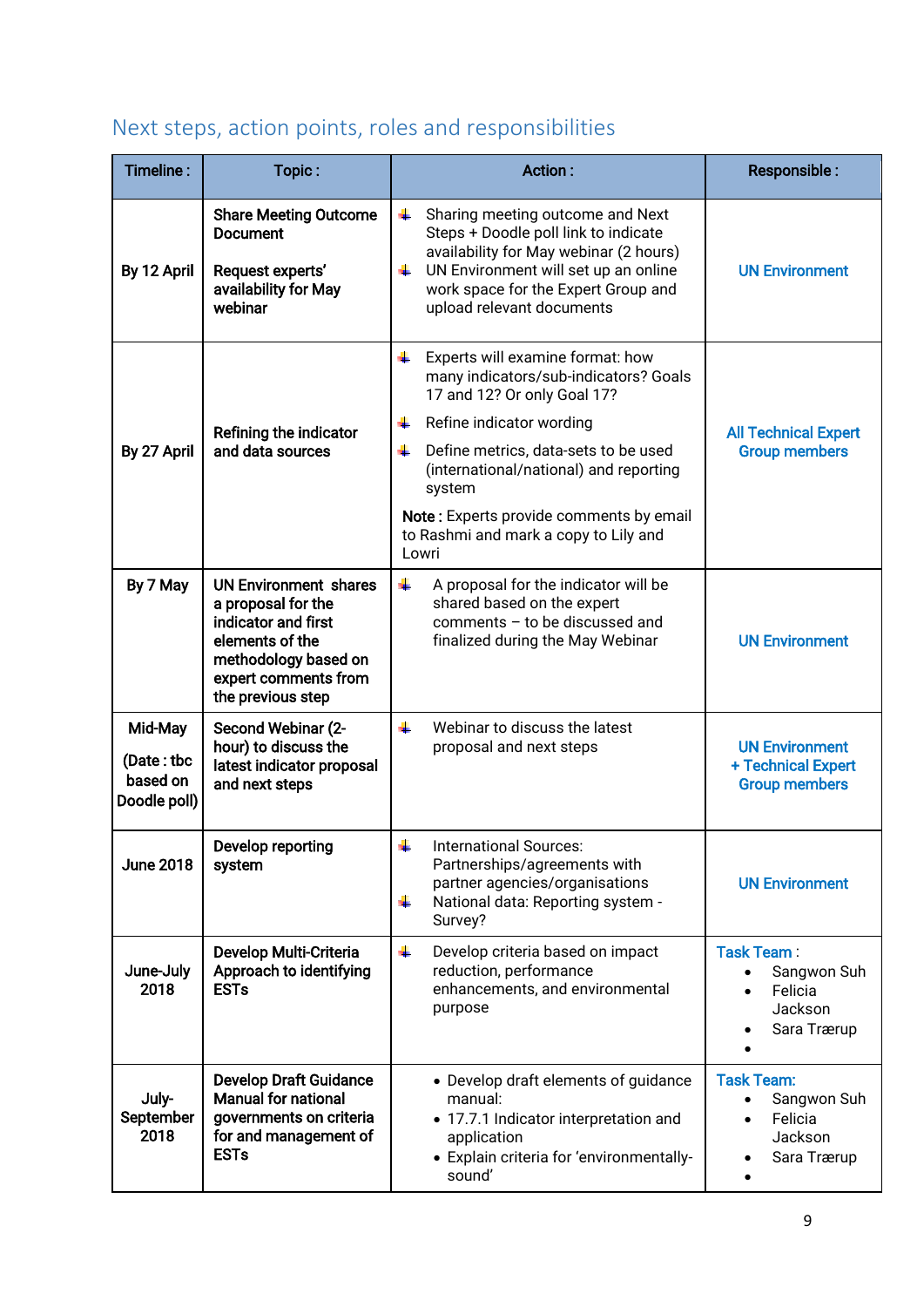|                                |                                                                                                                                                                       |   | • Contextually-specific information<br>for consideration at national level<br>• Explore temporal element<br>• Practical step-wise approach to<br>beginning to gather data an<br>national level: Develop priority<br>areas and data sources as a first<br>step. Guidance on procedures and<br>processes.<br>Explore potential decision-support<br>tools |                                                                                                                                                                                         |
|--------------------------------|-----------------------------------------------------------------------------------------------------------------------------------------------------------------------|---|--------------------------------------------------------------------------------------------------------------------------------------------------------------------------------------------------------------------------------------------------------------------------------------------------------------------------------------------------------|-----------------------------------------------------------------------------------------------------------------------------------------------------------------------------------------|
| September -<br>October<br>2018 | <b>Testing in</b><br>countries/case studies                                                                                                                           | ÷ | <b>Consultations with the National</b><br>Governments and case studies in<br>several countries :<br>China<br>Oman?<br>$\bullet$<br>Canada?<br>$\bullet$<br>India?<br>$\bullet$<br>Chile?<br>$\bullet$<br>Argentina?<br>Kenya                                                                                                                           | China (Can Wang)<br>Oman (Steve<br>Halls ?)<br>Canada (Statisitcs<br>Canada?)<br>India (Ambuj<br>Sagar)<br>Chile (Enzo?)<br>Argentina (Daniel<br>Bouille?)<br>Kenya (UN<br>Environment) |
| October-<br>November<br>2018   | <b>Refinement and</b><br><b>Finalisation of</b><br>Methodology and<br><b>Guidance Manual for</b><br>national governments<br>on criteria for and<br>management of ESTs | ÷ | Based on the experiences shared by<br>the national governments and case<br>studies, experts refine and finalise the<br><b>Guidance Manual</b>                                                                                                                                                                                                          | <b>Technical Expert</b><br><b>Group members + UN</b><br><b>Environment</b>                                                                                                              |
| October-<br>November<br>2018   | Submission of<br>methodology and<br>indicator upgrade<br>request to the IAEG-SDG                                                                                      | ÷ | Submission of<br>1. Methodology document,<br>2. Tier Upgrade request and<br>justification, and<br>3. Proposed indicator reformulation<br>to the IAEG-SDG for formal adoption                                                                                                                                                                           | <b>UN Environment</b>                                                                                                                                                                   |
| November-<br>December<br>2018  | Outreach to countries<br>on methodology and<br>guidance manual                                                                                                        | ÷ | Depending on funding, outreach<br>events and capacity building on the<br>methodology and guidance manual                                                                                                                                                                                                                                               | <b>UN Environment with</b><br>support of members<br>of the Technical<br><b>Expert Group</b>                                                                                             |

## Meeting Documents

All the presentations made during the March meeting (28-29 March) are available in the 'Shared Documents' section of the online workspace [here.](http://spaces.oneplanetnetwork.org/technical-expert-group-sdg-indicator-1771-environmentally-sound-technologies)

## For Further Information

Please contact UN Environment Economy Division (contact people: Rashmi Jawahar, [Rashmi.Jawahar@un.org](mailto:Rashmi.Jawahar@un.org) and Lily Riahi, [lily.riahi@un.org](mailto:lily.riahi@un.org) ) and from the Science Division (Lowri Angharad Rees, [Lowri.rees@un.org\)](mailto:Lowri.rees@un.org).